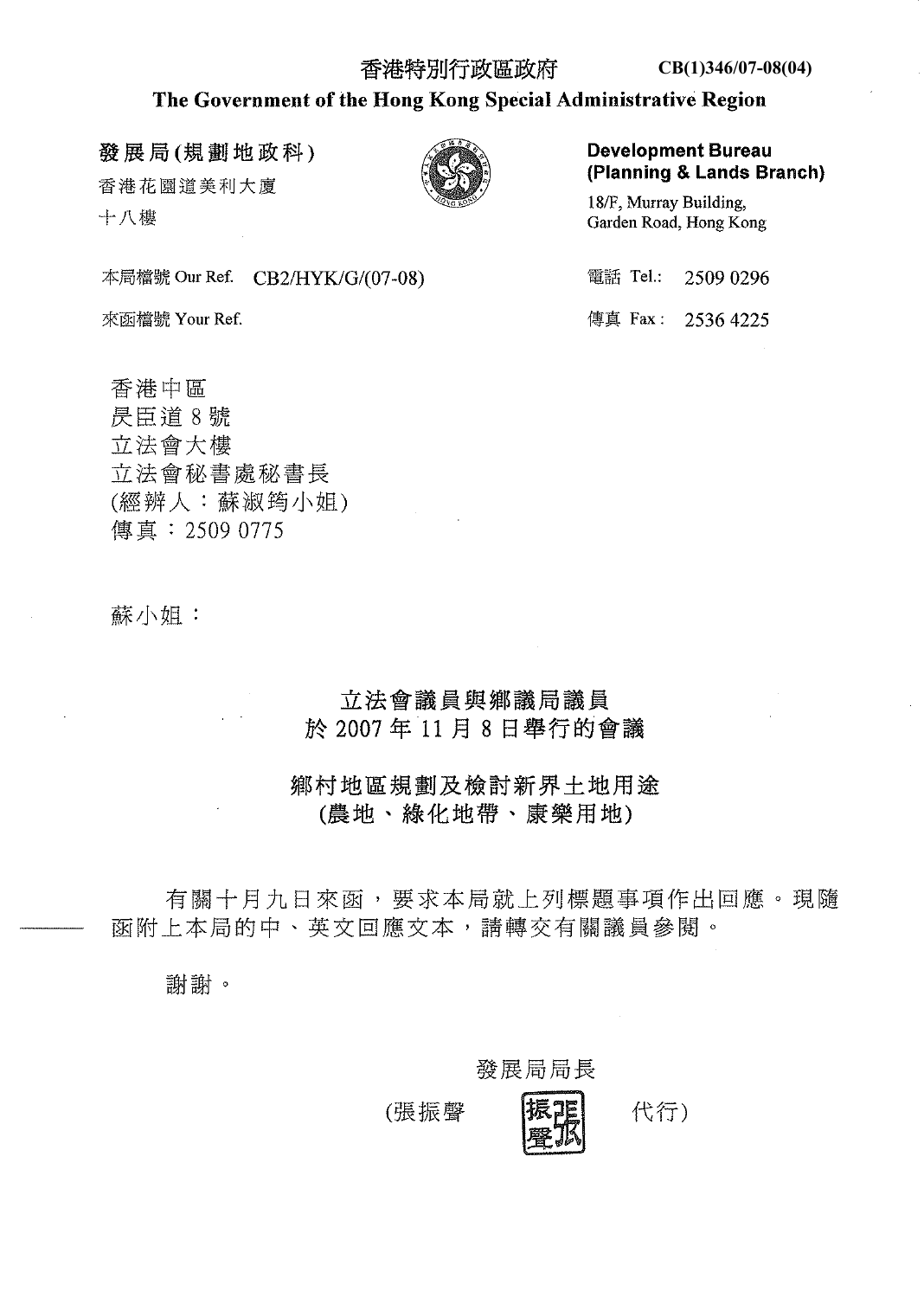副本致: 運輪署署長黃志光先生, JP (傳真號碼: 2824 0433)

> 康樂及文化事務署署長周達明先生, JP (傳真號碼: 2602 1480)

> > $\label{eq:2} \begin{split} \frac{1}{\sqrt{2}}\frac{1}{\sqrt{2}}\frac{1}{\sqrt{2}}\frac{1}{\sqrt{2}}\frac{1}{\sqrt{2}}\frac{1}{\sqrt{2}}\frac{1}{\sqrt{2}}\frac{1}{\sqrt{2}}\frac{1}{\sqrt{2}}\frac{1}{\sqrt{2}}\frac{1}{\sqrt{2}}\frac{1}{\sqrt{2}}\frac{1}{\sqrt{2}}\frac{1}{\sqrt{2}}\frac{1}{\sqrt{2}}\frac{1}{\sqrt{2}}\frac{1}{\sqrt{2}}\frac{1}{\sqrt{2}}\frac{1}{\sqrt{2}}\frac{1}{\sqrt{2}}\frac{1}{\sqrt{$

規劃署署長伍謝淑瑩女士, JP (傳真號碼: 2116 0751)

二〇〇七年十月三十日

 $\mathcal{L}_{\text{max}}$ 

 $\sim 10^7$ 

 $\mathcal{L}^{\text{max}}_{\text{max}}$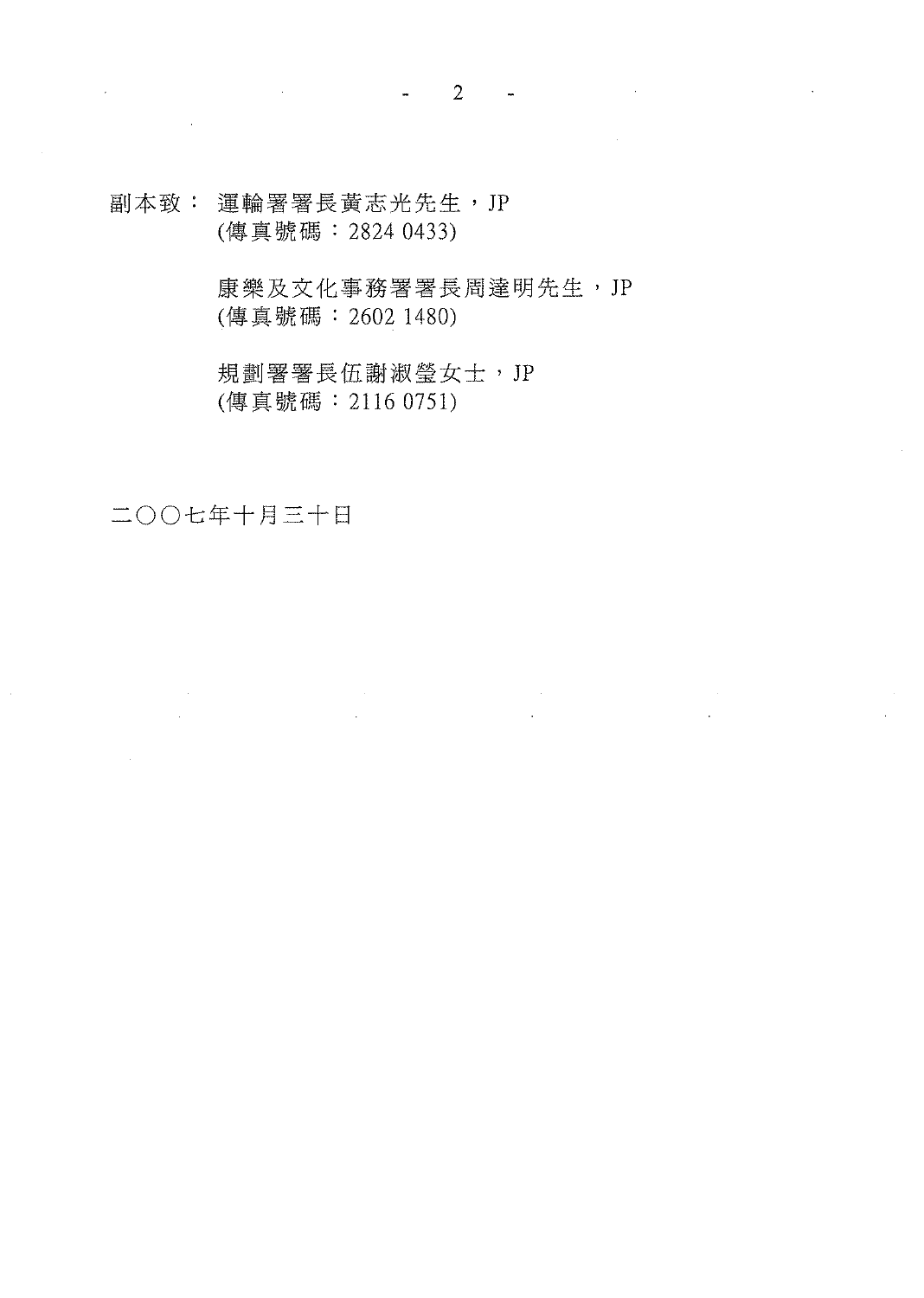### **Planning for Rural Areas and Review of Land Uses in the New Territories (Agricultural Land, Green Belt and Recreational Land)**

### (a) Planning of transport and recreational facilities in rural areas

In planning land uses for rural areas, the Planning Department (PlanD) will reserve adequate land for the provision of appropriate transport and recreational facilities to meet the needs of the local community and residents according to the general guidelines set out in the Hong Kong Planning Standards and Guidelines (HKPSG). The criteria laid down in the HKPSG for providing local transport and recreational facilities are mainly based on the population growth and distribution pattern of individual districts. In the actual planning of such facilities for a particular district, apart from considering the characteristics of the population of that district, relevant Government departments will also take into account various factors such as the actual situation of the district and its local features, development constraints and availability of resources, and apply the HKPSG flexibly. Therefore, at the district planning level, the Government provides sufficient transport and recreational facilities in accordance with the size, mix and distribution of local population as well as other factors such as availability of land, rather than by simply applying the urban criteria to rural areas without paying due regard to the local characteristics. If concerned departments are required to adjust the transport and recreational planning to cater for local needs, the PlanD will facilitate as far as possible from the land use planning front.

The PlanD has been updating and revising the HKPSG regularly to reflect prevailing Government policies, planning of local facilities and the ever changing needs of the community.

### (b) The impact of the Town Planning Ordinance on land uses of the New Territories

The Town Planning Ordinance (TPO) was amended in 1991 to extend the statutory planning control to the rural areas. The Town Planning Board (TPB) was empowered to prepare statutory plans for the purpose of controlling land uses in the rural New Territories. In drawing up land use zones, the TPB would consider all relevant factors, such as the needs of the community as a whole, local traffic and environment of the surrounding areas, and advice from relevant departments.

The rights of land owners on the use of their land are governed by the respective lease conditions. The majority of land in the New Territories is for agricultural use, the leases of which do not confer on owners any development rights for uses other than agricultural use. Since agricultural use is always permitted for most of the land use zones on the rural statutory outline zoning plans, there is no